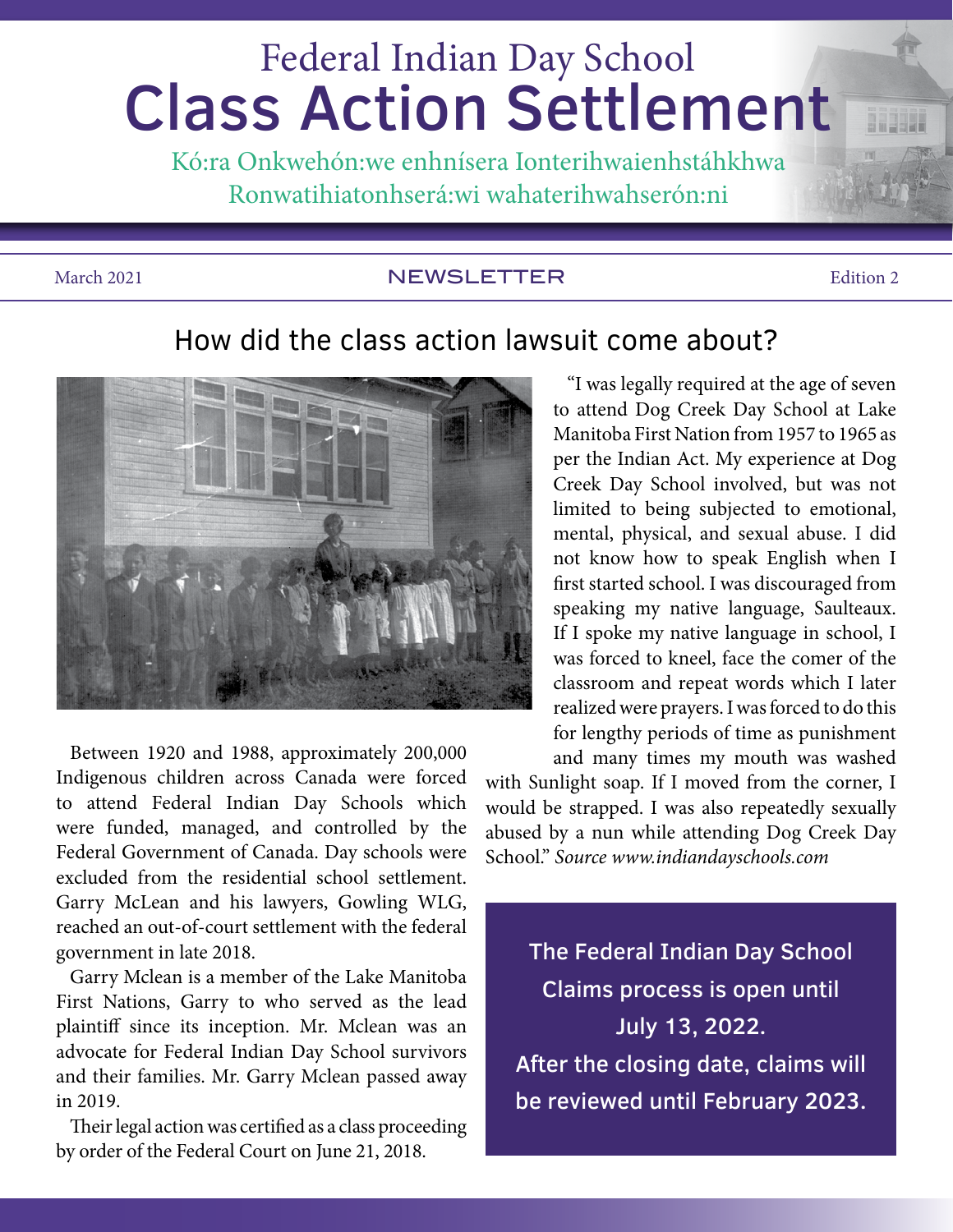#### Kahnawà:ke role and contribution to supporting Claimants

.

An Indian Day School Project Coordinator has been hired to provide direct assistance and support to all eligible Kahnawàkero:non claimants. Also,

1. To ensure the community is kept abreast of current developments in the claims process.

2. We are here to inform you about the settlement and your rights relating to it.

3. To coordinate public education of community and former students of the settlement agreement and associated subject matter.

#### Indian Day School Assistance

The IDS Project Coordinator can assist you with completing the Indian Day School Application form, navigating the requesting information, Guarantor (to sign) reviewing for accuracy and/or if you need to resubmit (if you received a letter of missing information or level down determination ). Services also include scanning and forwarding your IDS application form by email and accompanying documentation to the IDS Class Action Claims Administrator.

For information on any matters relating to the Indian Day School Settlement, please contact Louise Mayo, the IDS Coordinator on behalf of the MCK, at 514-793-0662 or *louise.mayo@mck.ca*

### If you attended a Federal Indian Day School in Kahnawà:ke between 1920 and 1988, you may be eligible

Compensation ranges from \$10,00.00 for verbal/ physical abuse to a maximum of \$200,000.00 for repeated sexual abuse and/or physical assault leading to long-term injury. To be eligible for compensation, a person must have attended at least one of the Federal Indian Day Schools listed in Schedule K of the Settlement Agreement and suffered abuse or harm from teaching staff, officials, students and other third parties at the school. We strongly recommend Claimants carefully reflect and take the time to recall your school events and potential traumatic events before submitting your claim.

#### www.Kahnawake.com/indiandayschool



Income Tax concerns Employment Insurance, Pension, Social Assistance, and other benefits monetary payments made to claimants for the Indian Day School Settlement (IDSS) are not counted as income.

"The Government of Canada has committed to working with provincial and territorial governments and federal departments to ensure that any payment that Claimants receive will not affect the amount, nature, or duration of any social benefits. Similar efforts were successful with respect to the Indian Residential School Settlement payments and will continue to raise the issue with Canada."

Check out the **www.Kahnawake.com/indiandayschool** for updated news on the Indian Day School settlement, copies of the application form and schedule K–Eligible Kahnawà:ke school list.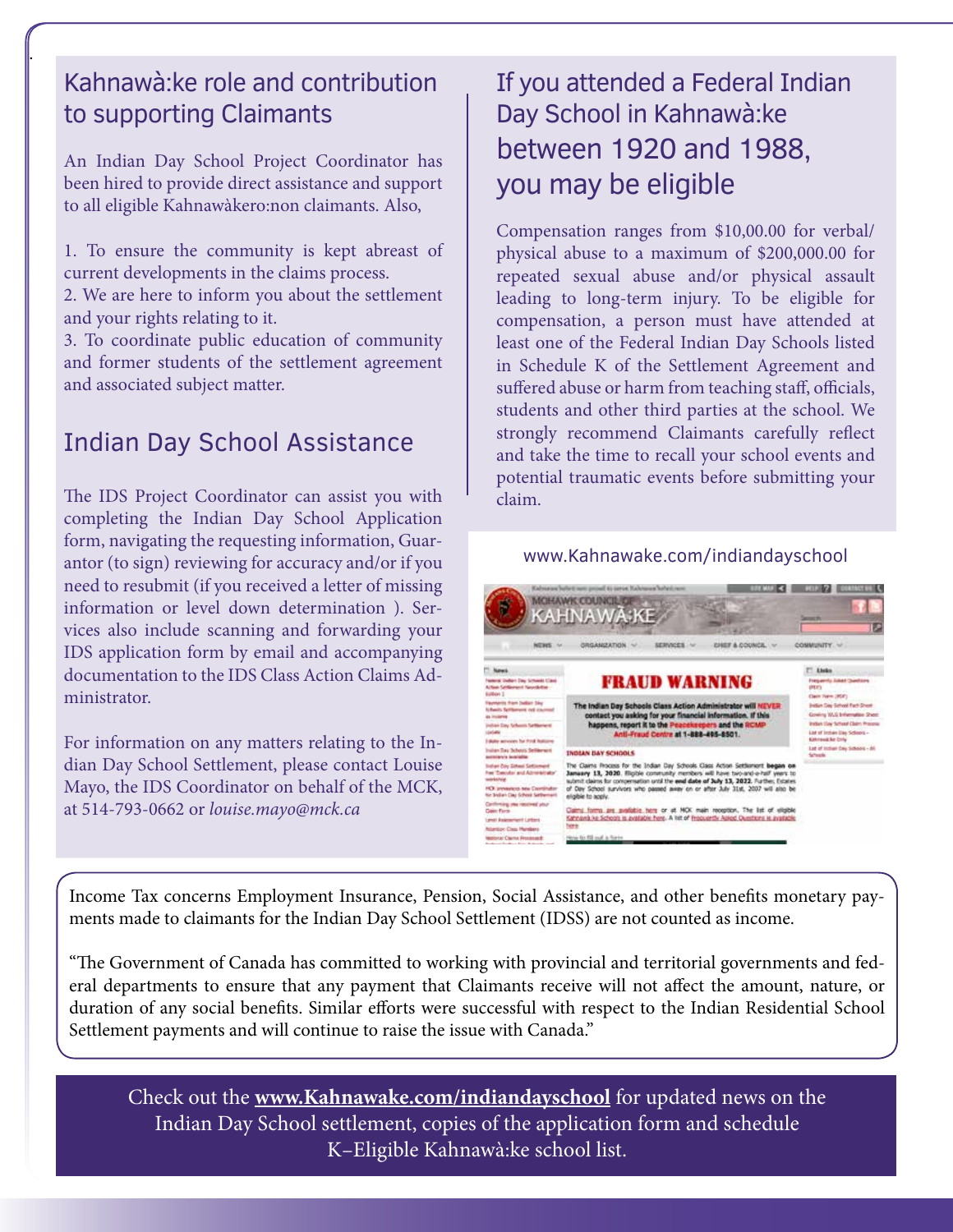Estates of Day School survivors who passed away on or after July 31, 2007 will also be eligible to apply. \* \*According to Estate Law, estates can only make claims as far back as two years prior to filing of the action. The Indian Day School class action was filed in 2009 so the cutoff date is July 2007 for this case.

## Deceased Class Members

Legal representative/ Estate Executor or Administrator

While family members are not eligible to receive direct compensation, the representative of the estate (executor, administrator, or trustee) of a late Claimant who died on or after July 31, 2007 can file a claim on behalf of the deceased. Estate representatives can make a claim for any level on behalf of the deceased Claimant (Levels 1 to 5). If the deceased Claimant had no will (naming an executor), then a representative will need to be appointed. This process will depend on whether the deceased Claimant ordinarily resided on reserve or off reserve.

If a deceased class member has a will with 2 coexecutors both individuals must complete the IDS application form.

Please note compensation will be issued in the estate of the deceased claimant. Appointed Executors or Administrators will be responsible to keep the claimants' bank account open or re-open a new account.

To become appointed as an Executor or Administrator for the estate of a deceased claimant that lived in Kahnawà:ke please contact INAC/CIRNAC at 450- 638-1372

## Indian Day School claims are delayed when...

Over 90% of the time when a claim has allegedly exceeded the estimated timeline it is because there was an error on the Claim Form that had to be rectified.

#### **The following is a list of the top 5 deficiencies that lead to delays in the review process:**

(1) Copy of ID is missing or unreadable; or the name on the ID does not match the name on the Claim Form

(2) Address is incomplete; you must put your p.o. box.

(3) School name and/or years of attendance (refer to the schedule K and the corresponding School location map)

(4) Missing signatures and dates; and/or,

(5) Level of harm has not been selected,

(6) A Claim Form is filed twice (e.g., once by fax, email and once by mail) it also slows the process down and the IDS Claims Administrator must cross reference the forms to ensure they are in fact the same.



Free counselling and crisis intervention services available 24 hours a day, 7 days a week 1-855-242-3310 www.hopeforwellness.ca

Kahnawà:ke Shakotiia'takehnhas Community Services 450-632-6880



Free legal assistance is available from Class Counsel, Gowling WLG at 1-844-539-3815 dayschools@gowlingwlg.com